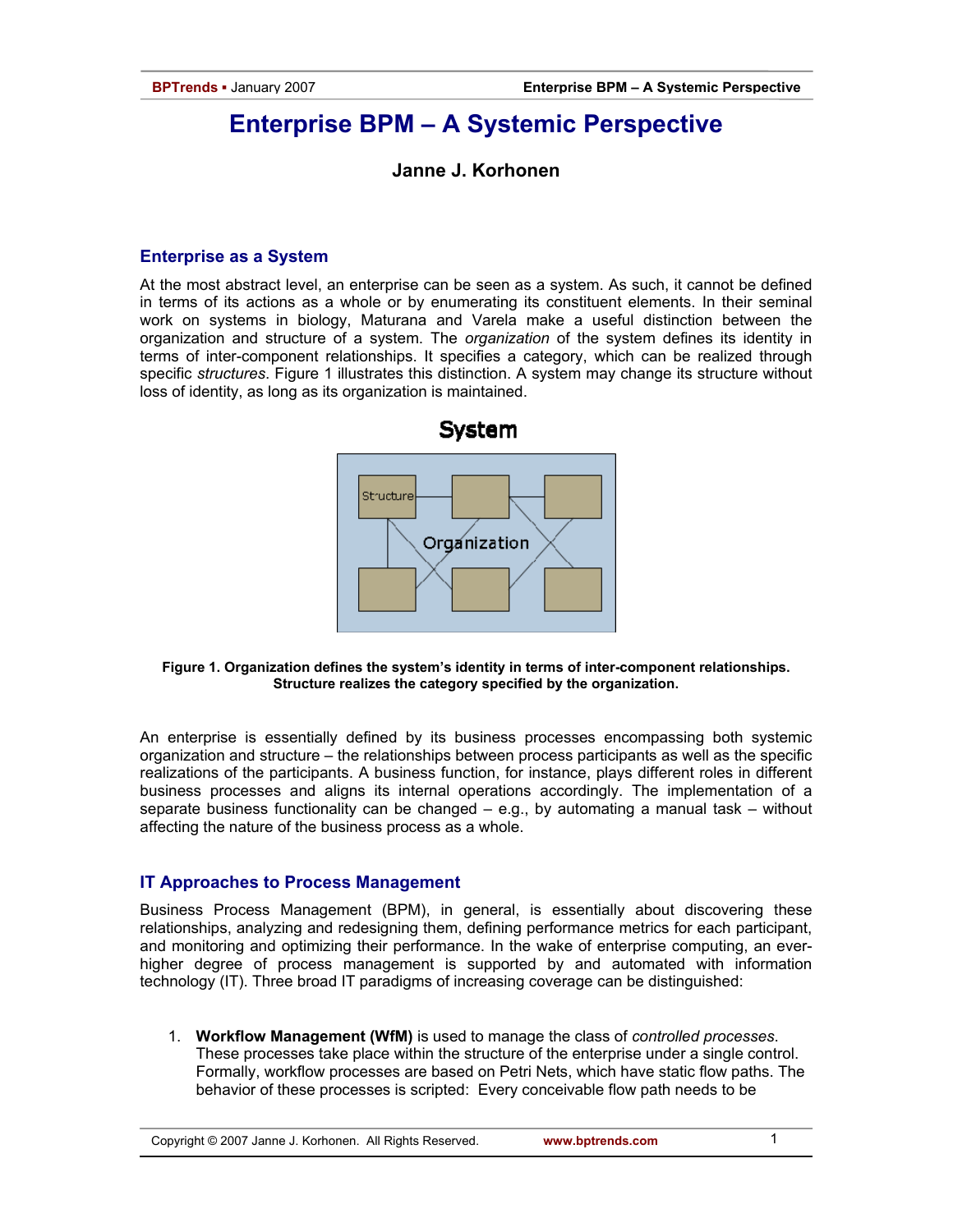imperatively determined. Thereby, the approach is not suitable for complex collaborations with varying contingencies.

- 2. **Business Process Management (BPM)** approach transcends workflow management by further managing the class of *coordinated processes*. These processes include the organization aspect of the enterprise by addressing the coordination between multiple control realms. The formal underpinning of BPM is pi-calculus, in which concurrency is based on messages passing between natively parallel threads of execution. The behavior of these processes is fluid; a declarative choreography specifies the boundaries for all feasible flow paths. Thereby, the approach is suitable for mechanistic, structured, collaborative processes with a normative coordination contract. However, it does not address irregular collaborations where contract dynamically changes in the course of the process.
- 3. **Human Interaction Management (HIM)** addresses the previous two classes of processes as well as the class of *contracted processes*. These processes allow the organization of the enterprise change by enabling renegotiation of the coordination contract within the process. HIM is also based on pi-calculus, and the behavior of contracted processes is essentially mobile: The network "wiring" between the participants can change due to channel passing. The approach is suitable for managing irregular collaborations, specifically human interactions, in which the process dynamically evolves as it is executed.

The three IT approaches to process management are compared in Figure 2. Workflow Management addresses the *controlled process* in the form of a *workflow*. An analogous concept in the BPM approach is *orchestration* that specifies the private process of a process participant in the overall business process. The public process governing the message exchange between these participants is specified by *choreography* that addresses the *coordinated process*. Coarsely corresponding concepts for controlled and coordinated process in Human Interaction Management are *Role* and *Story*, respectively, yet these are much more flexible and adaptive than in WfM/BPM. An HIM process is known as a *Story*, and includes both *Roles* representing process participants and *Interactions* representing their channels of communication. Further, a HIM *Agreement* specifies the means by which a specific type of consensus about next steps is arrived at in *contracted processes*.



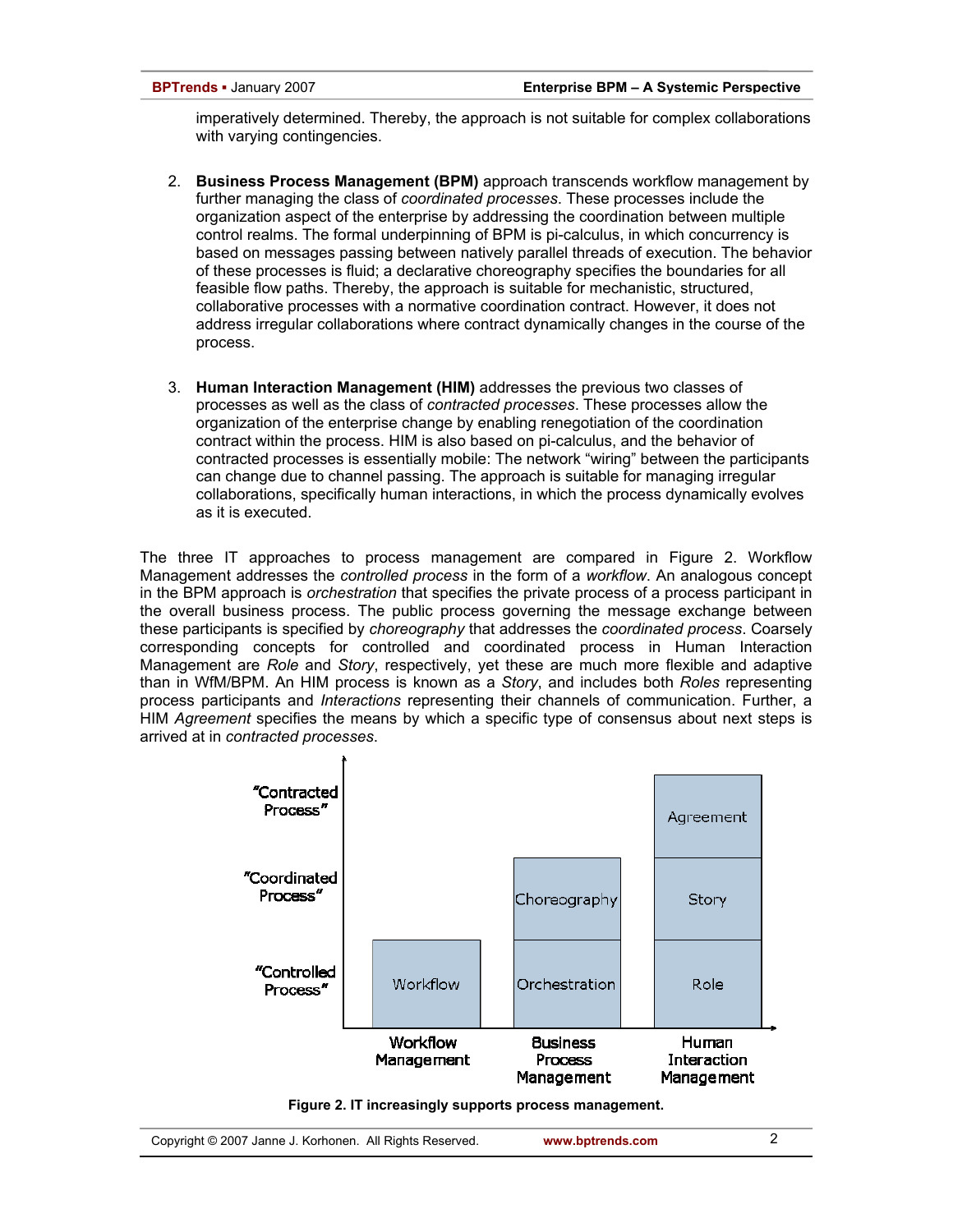### **Decision-Making Perspectives in an Enterprise**

An enterprise operates at different levels, each with different objectives, data needs, and methods. These levels can be classified by the decision-making horizon as follows:

- 1. **Strategic** decision-making affects activities in the distant future. These decisions are usually made in the face of external influences – technical advances, market shifts, environmental factors, or competition. They have a high impact on the organization and require significant effort over a long period of time. Strategic enterprise decisions are made by the top management.
- 2. **Tactical** decisions involve actions intended to occur in the future business process reengineering, incorporating new suppliers, installing new software or equipment. The decisions are often interlinked to strategic plans and based on operational data. Tactical decisions are far-reaching and their implementation requires substantial time and effort. They are generally made by the middle management that translates the strategic intent to the concrete reality of business.
- 3. **Operational** decision-making is related to concerns of the immediate future resource allocation, priorities, and expenditures. Operational decisions have a direct impact on the conduct of business and typically do not require laborious implementation. The decisions are made in response to tactical plans or based on operational data and are mostly made by front-line business managers.
- 4. **Real-time** decisions pertain to current activities. They are made within the operations themselves, in line with the operational plans, by automation or people conducting the work.

Each level of decision-making drives the next level down. Strategic level sets performance measures for horizontal business processes on the tactical level. Tactical plans impose targets and decision rights for departmental processes on the operational level. Finally, operational decisions aim at optimizing the use of resources to meet these targets. Decision-making can also be driven inside out; operational demands may require escalation to the tactical level decisionmaking and tactical decisions may further propagate to the strategy process.

Strategic decision-making and planning pertains to the systemic organization of the enterprise and, thus, to its very identity – its identification of systemic structures and their relationships, the specification of high-level business processes, and contract for coordination within the processes.

Tactical level decisions are about adapting the structure of the enterprise to changes in its organization – definition of targets and performance measures for the operational level to optimize the performance of the total process as well as replacements and extensions concerning the systemic structures. Decision rights about these changes can be assigned to the operational level where the detailed decisions are made.

Operational decisions are made within the structure. The control over resources is limited by the coordination and decision rights assigned to the structure.

### **Control Structure Aligned with Decision-Making Perspectives**

Service Oriented Architecture (SOA) is a set of design principles to structure and expose information resources, such as legacy systems, as coarse-level, context-independent services. It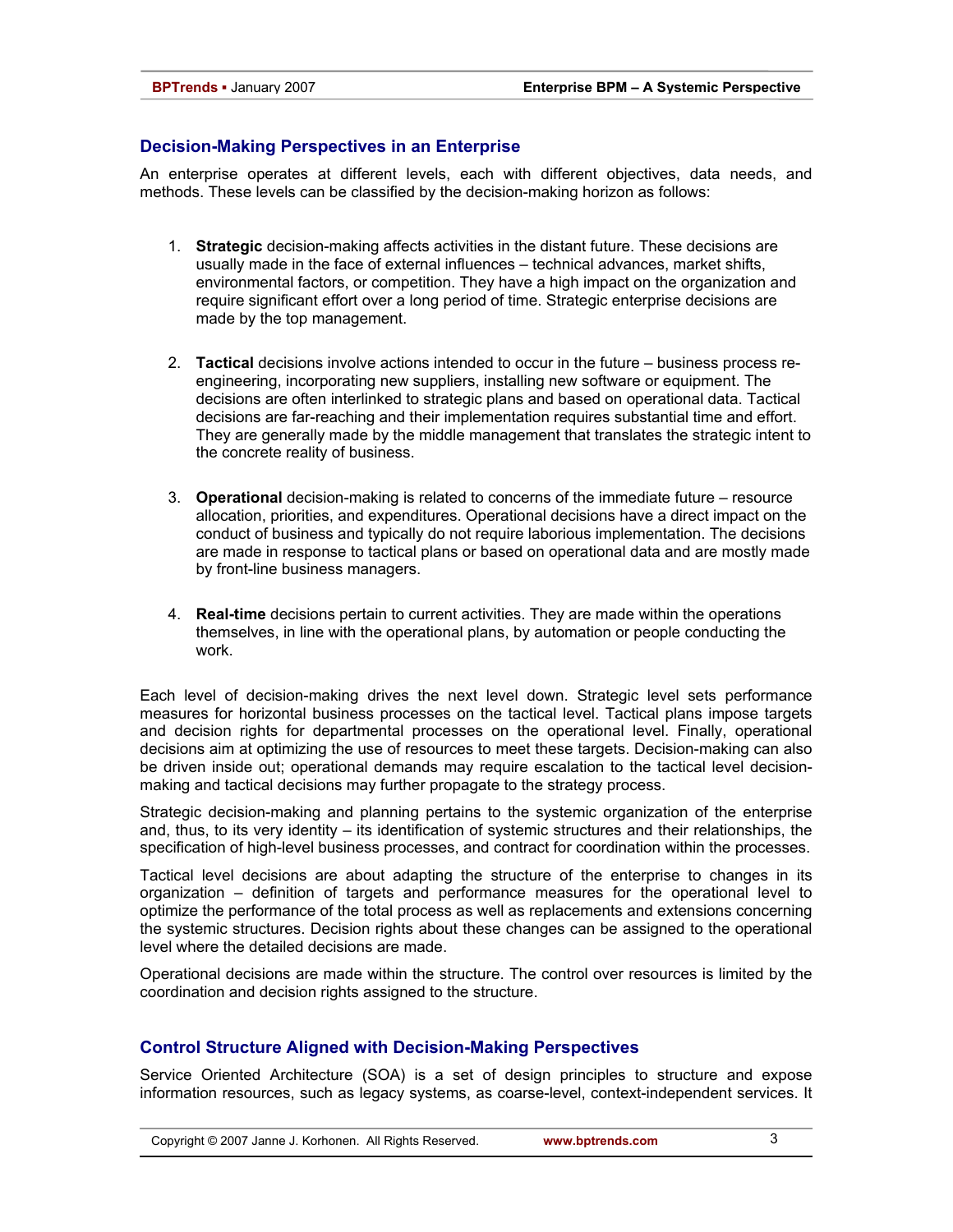has been proposed as a means to reduce inherent complexity of an enterprise and improve its agility by organizing business functionality into modular, reusable services.

Business-driven top-down BPM meets IT-driven bottom-up SOA at endpoints of service orchestration in which services are bound to process activities. Together, SOA and BPM improve the alignment between IT and business, but this requires appropriate governance to facilitate communication and align responsibilities between the two.



**Figure 3. Decision-making perspectives and control structure in an enterprise.** 

The governance model is a set of services, policies, and best practices to establish chains of decision rights and related measurement, policy, and control mechanisms. An applicable approach to arrange governance is to align the control structure of the enterprise with the decision-making perspectives, as depicted in Figure 3:

- 1. **Strategic: contract**. The enterprise needs to identify its focal point, an unchangeable distillation of its corporate strategy – e.g., Best Value, Zero-Defect Quality, or Fast Service. The focal point sets the destination with which the strategies shall be aligned. This includes the classification of logical domains based on business functions, technical infrastructure, applications, or a combination of these. As the enterprise needs to adapt to fluctuating external circumstances, it needs to continuously revise its strategies and, consequently, its business processes. On the highest level, this translates to renegotiating the contract for coordination between service domains. From the systemic perspective, the enterprise realigns its organization to conform to its strategy. In HIM, the corresponding concept is known as *Strategic Control*.
- 2. **Tactical: coordination**. The coordination between service domains conforms to the negotiated contract. Choreography is a declarative formal description of the *public process* between business process participants, specifying their relationships and interactions. Orchestration, in contrast, is an imperative formal description of the *private process* of a business process participant, specifying the sequence and conditions in which the participant invokes services and interacts with other participants. As the enterprise changes the public process, it needs to reflect these changes in the respective private processes. If the required role does not exist, it needs to be implemented, typically by orchestrating services and exposing the process as a composite service. From the systemic perspective, the enterprise realigns, changes or extends its structure to conform to the new organization. In HIM, the corresponding concept is known as *Executive Control*.